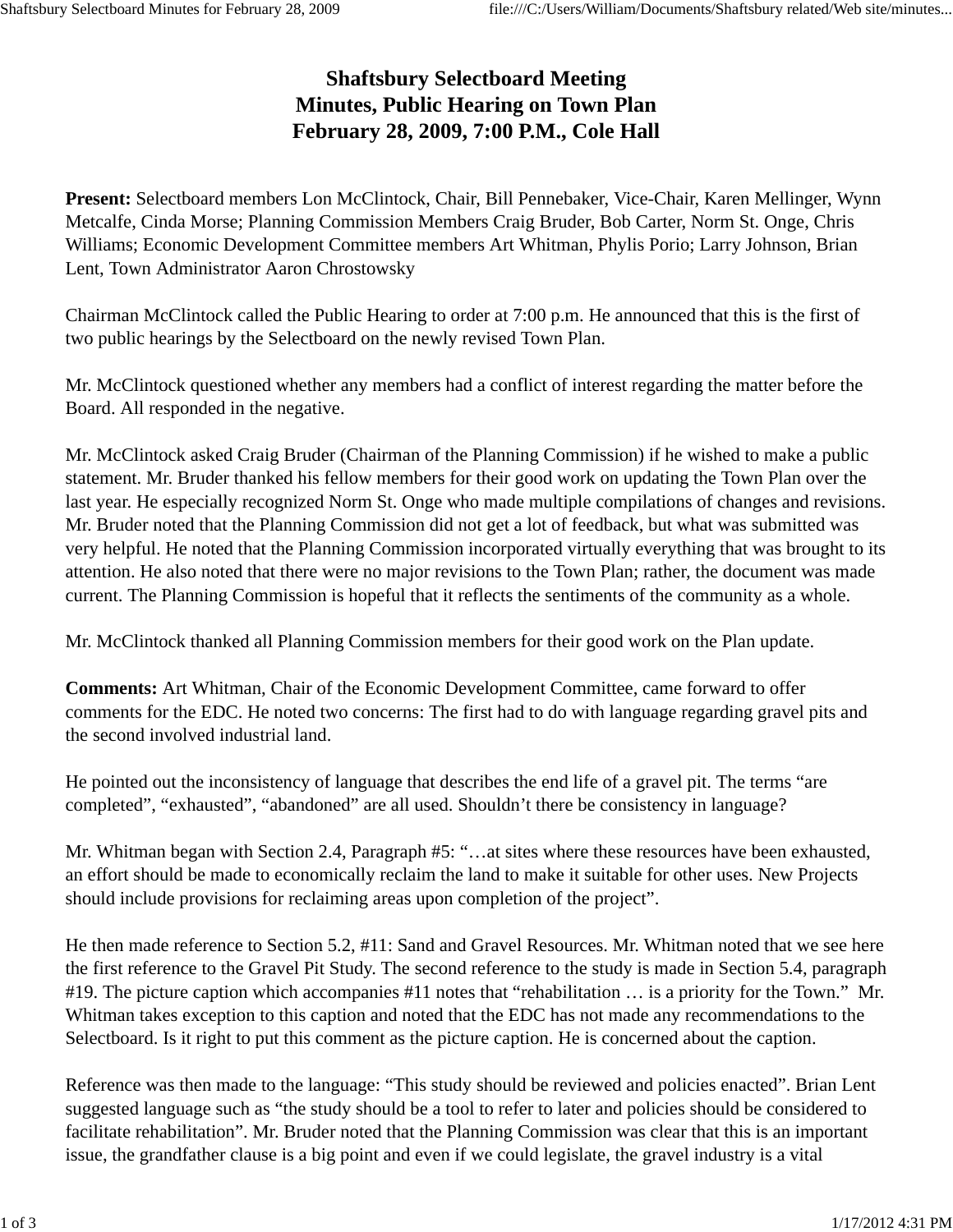industry to the Town.

## **It was agreed that the picture caption should be changed to read simply:** *"A Shaftsbury Sand and Gravel Pit".*

Mr. Whitman then made reference to Section 5.4, Paragraphs #18 and #19: Mr. Whitman noted that it is making it very clear that each side should be evaluated. He pointed out language of "completed" versus "exhausted" (which was used in Section 2.4, paragraph #5).

Paragraph #19: Mr. Whitman suggested striking the language "as per the 2007 Gravel Study". The term abandoned and how it relates to grandfathered pits was discussed.

Mr. Bruder noted that the collaboration with companies involved is the key. Mr. McClintock offered the language "Rehabilitation plans for earth extraction sites should be developed and implemented in collaboration with companies and landowners involved".

In referring back to Section 2.4 and the inconsistencies pointed out in language references to "exhausted" versus "completed", Mr. Pennebaker suggested using language such as "…are no longer economically feasible". Mr. Whitman pointed out that the landowner should be the one to determine whether it is economically viable to continue operations. Mr. Pennebaker offered that the intent of any reclamation effort is a win/win: when the pits are no longer an asset as a resource.

Mr. Lent stated that as his firm's representative, they are looking for language which supports owner's discretion to determine whether a resource is exhausted.

Mr. McClintock questioned what the Town should do in areas where owners may have just walked away. Mr. Lent responded that it is not in the owner's interest to walk away, considering the value of land.

XII. Housing, 4th Paragraph: Language talks about the possibility of putting housing on post-industrial sites. Perhaps one of the previously used gravel pits. Mr. Whitman questioned whether if you rezone to residential, can there be a substitute of new land as industrial? He suggested changing the language in the second sentence to *"The potential for developing housing on reclaimed gravel pits should be considered".* 

## **The above suggestion was accepted by all hearing participants present.**

Suggestion then made to take the language in Paragraph #19 and put into Section 2.4, section #11. Fourth sentence: *"Policies should be considered, developed and implemented for future reclamation of gravel pits in collaboration with landowners and extraction companies."* 

## **Mr. McClintock asked whether all participants agreed that the above language represented a minor change. All agreed.**

Cinda Morse, in reference to Section 9.7, Recommendation #2, requested a point of clarification. Her question concerned language in the first sentence which refers to the water system and waste water, but the second sentence refers simply to waste water.

Mr. Bruder responded that when the sewer survey was done, the town residents indicated they did not want to go forward with a sewer project because of the cost. Mr. Bruder noted that there is not a lot of focus on